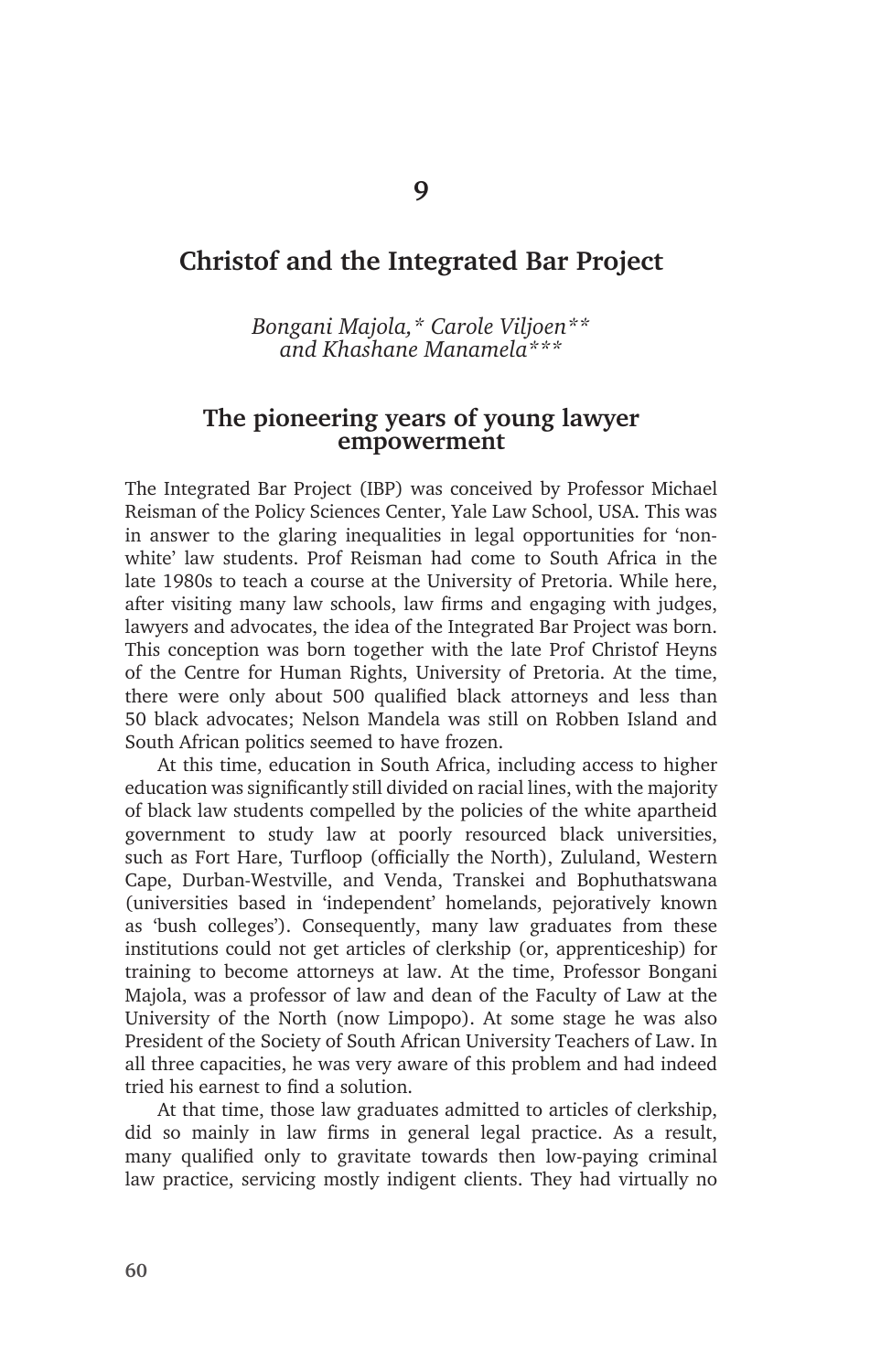access to well-paying commercial practice. Part of the reason was that law graduates from the historically black institutions were seen as of inferior grade. Some law firms complained that it took longer to train them as the training itself had to even include the basics of the law expected to be known when they left law school. These were the days when affirmative action or employment equity were foreign concepts in South Africa.

By the end of 1992, the administrative base for the IBP was moved from the USA to the Centre for Human Rights as Prof Reisman no longer saw any justification to conduct an essentially South African programme from abroad. This is when the University of the North became a partner in the programme, in association with the Ministry of Justice and the Law Society of South Africa.

By this time, almost all of the top law firms in all major commercial centres of South Africa were participating in the project. Senior law students from all South African universities were invited to apply for a 3-week internship during the July university holidays. The internship was aimed at providing students with a chance to supplement their theoretical knowledge with practical experience and served as exposure to the opportunities within the legal profession, particularly in commercial legal practice. Simultaneously, the project availed for consideration to the firms involved, at no cost to them, the cream of the crop of the country's law faculties in a working environment, with a view to possible future employment.

In this first phase, the students were given an orientation on the manner of operation of large law firms. Thereafter the students were placed with a partner, professional assistant or candidate attorney at their respective firms, for involvement in the day to day matters of a sophisticated legal practice.

From 1994, a second phase was added to the programme. Up to 20 students from the first phase were given the opportunity to serve further internships with the Constitutional Court, the Supreme Court of Appeal or other High Courts, senior advocates or the legal departments of the country's largest commercial banks. In 1997, a third phase was introduced whereby 6 students from the 20 participants in the second phase, were selected to do 2-3 month internships with some of the largest law firms in the world, or with legal departments of international organisations, such as the African Union (then the Organization of African Unity). Each year almost 500 applications would be received. Selection of the students was done by a panel of representatives from a number of organisations. Among others, Christof Heyns and the Dean of the Faculty of Law at the University of the North played a critical role in the selection process.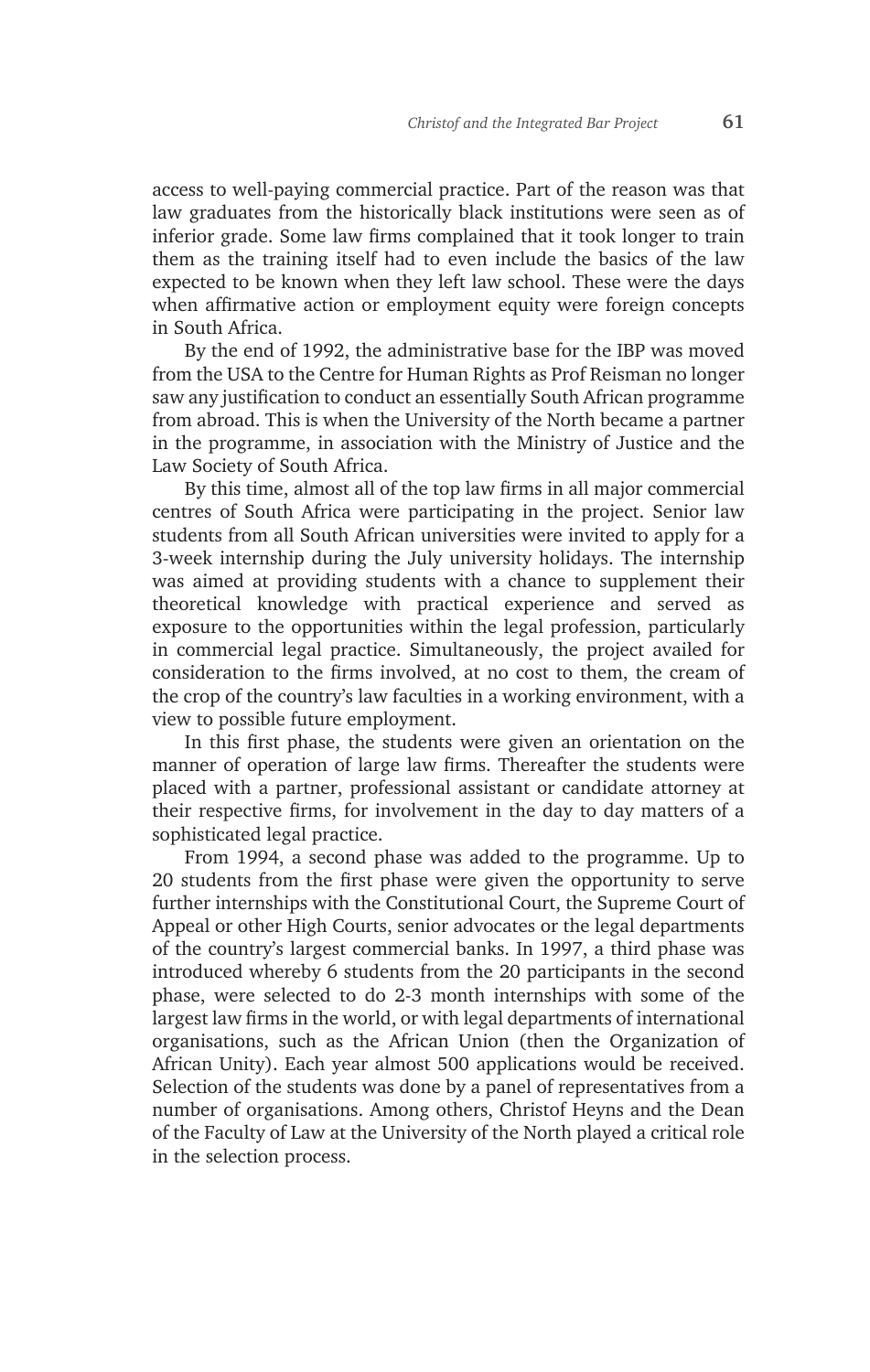At the same time and for a number of years, Christof travelled to more cities in the country to meet commercial law firms eager to be part of the IBP including those who were hesitant. With his usual and enduring zeal, he tirelessly explained the benefits of the project, not only to the law firms but also to law graduates themselves. He wasn't deterred by the fact that a law firm appeared to be or was indeed conservative. That is where he unleashed his persuasive talent and passionately convinced many to participate. The success of the IBP depended, on the one hand, on the availability of law students and their willingness to participate. On the other, it depended on the recruitment of an increased number of commercial law firms and convincing them to accommodate the students over a period of 3 weeks each year. It is at the convergence of these two elements that Christof played a pivotal role.

This does not mean that things were easy for him, his colleagues, the students or the commercial law firms. It must be remembered that in 1992, most law firms were very male, very white and, in Pretoria especially, very Afrikaans institutions. So, receiving a 'non-white' intern, who was often a woman as well, was not always something that these firms could be convinced was a good idea. Bringing some of them on board was therefore a challenge but one that gave Christof the energy to press on.

There were many other challenges. Carole Viljoen started at the Centre for Human Rights in 1992 and one of the first roles she had was to help manage the IBP. This was before the time of cell phones, internet and email. The first step was to send posters advertising the project to all the universities in South Africa, requesting the Dean's office to put them up.

The majority of the students chosen to participate lived in rural areas across South Africa. Letters had to be sent by post (today referred to as snail mail) to each student as well as to each firm, often not arriving at the provided address. We had to follow up telephonically. Many of the students had no access to landlines at the time. So often a neighbour's number was given and when we called to make arrangements with each student, they had to first rush across to the house next door and hopefully the student was home.

There were instances where the parents of the student did not understand English, so communication could be very difficult. Carole recalls sitting in the evenings writing out cheques in the name of each student and then sending those off by snail mail before the internships started, because this was the only way the students could cover the costs of transport and accommodation during the internships. There were no magical EFTs for sending the money within a day or two. This meant receiving the cheque, taking that cheque with your Identity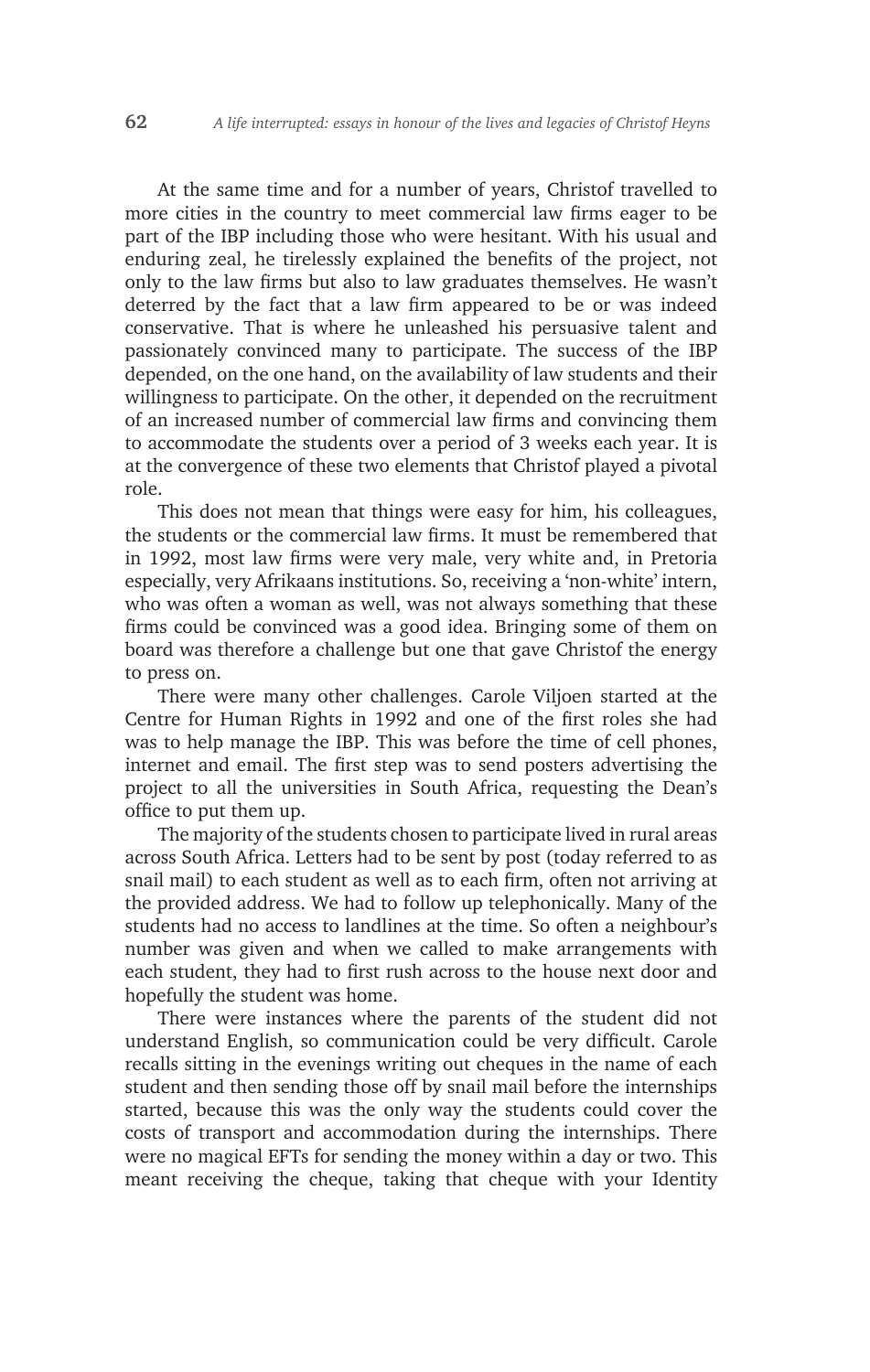Document to the nearest bank and cashing it, also no mean feat in the rural townships and villages of South Africa.

None of the hardships put Christof off the ideals that he wanted to achieve. No matter how hard it was to arrange logistically, he was determined that this was going to be a success. Before long, all the major law firms in the country were fully on board and in many cases offered articles of clerkship to the students who had spent their 3-week IBP internships with them.

Christof was a true strategist. He was not content only with roping in more commercial law firms to support the IBP. Especially at the start of the IBP, there was real anxiety about whether the project would be a success. So, Christof insisted on getting regular feedback both from commercial law firms and, more importantly, from the students placed with those firms. He made it easy for the students to approach him and even insisted that they call him 'Christof' instead of 'Professor'. This enabled him to know of challenges early and to take corrective steps. Fortunately, the attractiveness of the IBP was sufficient motivation to the placed students to learn and to succeed. He also spent time calling partners in the law firms to find out how the students were doing, making it clear that the IBP was just a phone call away should the law firm need its assistance. His philosophy was to make it as 'easy' as possible on the law firm to take a law student for the period of three weeks.

Reflecting on the time she worked with Christof Heyns in the IBP, Tshidi Mayimele, then Deputy Director of the Centre, stated:

My personal recollections was that Christof was passionate and persuasive about this project. His enthusiasm was infectious and he managed to convince even the sceptical and hesitant firms that this was a good project to get involved in. The reasons that you post … are all true as to why he started the project. Exposure for both the students and the firms. Changing minds about the 'quality and competence' of black graduates to the extent as you say that paths to articles and employment opened up. This of course proved that all that was needed was opportunity, the students once in there proved their 'merit' and got offers on their own. The project was conceived even before the Employment Equity Act of 1998, and therefore before there was a legal inducement for law firms to take in black graduates, and this programme surely prepared the ground for that eventuality. Changing the profile of staff in the big successful law firms was a goal of the project.

She continued and wrote:

He was also good at ensuring that the internship became meaningful, and the exposure real, and for this he engaged constantly with the firms. For a couple of years I did the orientation for the students in order to prepare them for their placement, and kept a channel open for them to report back about how they were received and to report if intervention was needed with the firm. Christof would run interference if needed, luckily this was not common. I think somehow he managed to convince the firms he dealt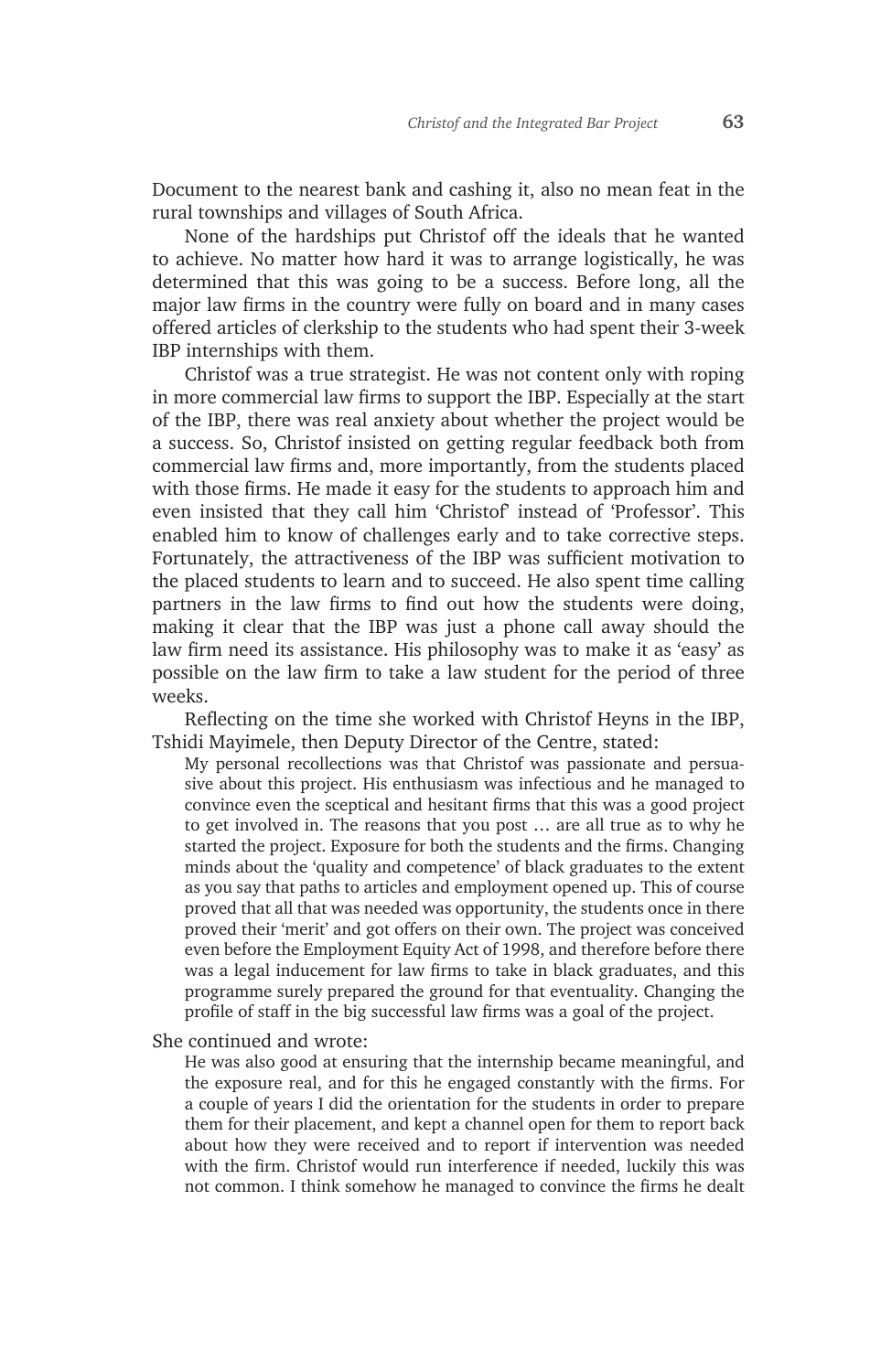with that this project was important to their firm, their image and their reputation, and this augured well for the students, mostly. The fact that black law firms predominantly only accessed criminal, labour, motor vehicle accident claims and political cases, was a major driver for Christof. Access to a wider spectrum of work and specializations for black graduates, and the opening up of the profession was a critical driver in our discussions. Talking about it was one thing, but this kind of demonstration through this project was a better exercise, driving awareness, opening up options, and demonstrating that capability and talent existed everywhere and needed to be given a chance.

Indeed, Christof's passion was boundless. There was nothing that he would not try and achieve as long as his vision told him that the initiative would be for the greater good. The running of the IBP required a lot of money to sustain the students placed with various commercial law firms. Many, if not most of those students, came from very poor backgrounds and could not spend three weeks, for example, doing the internship in a major city like Johannesburg or Cape Town without substantial financial assistance. In order to achieve this, Christof employed his fundraising skills to great success. The Project was quite well supported financially by entities like the Ford Foundation. As a result an increasing number of law students were accepted by big commercial law firms for the three weeks internships. Two or three requirements were critical with donors. First, donors wanted to know that their financial resources had been deployed for the agreed purposes. Second, that there was proper accounting for such resources. Third and most important, that their financial intervention was producing a change in the *status quo*. The IBP under the leadership of Christof passed or met all three requirements with flying colours. On the impact, more black law graduates were being absorbed in commercial law firms as articled clerks – a significant change to the previously existing situation. Bongani recalls that by 1994/95, there was so much interest that some *commercial law firms would phone him at the University of the North and ask him to 'book' them some of our top law students for either the three weeks or articles of clerkship*.' The gloom that he had found as the first Black dean of the law school suddenly changed as more opportunities for articles of clerkship opened for law graduates.

Talking about Christof as a leader, Grace Goedhart (Teixeira) SC, who worked with Christof at the Centre for Human Rights, describes him as follows:

He did indeed have a profound influence on me and on my life. In fact, the Centre as whole did. He had ceaseless energy (he would've been a good advertisement for Duracel!), nothing was ever impossible for him and he had a passion for life, justice, our continent and human rights which was not only inspirational but infectious. I can't remember a single occasion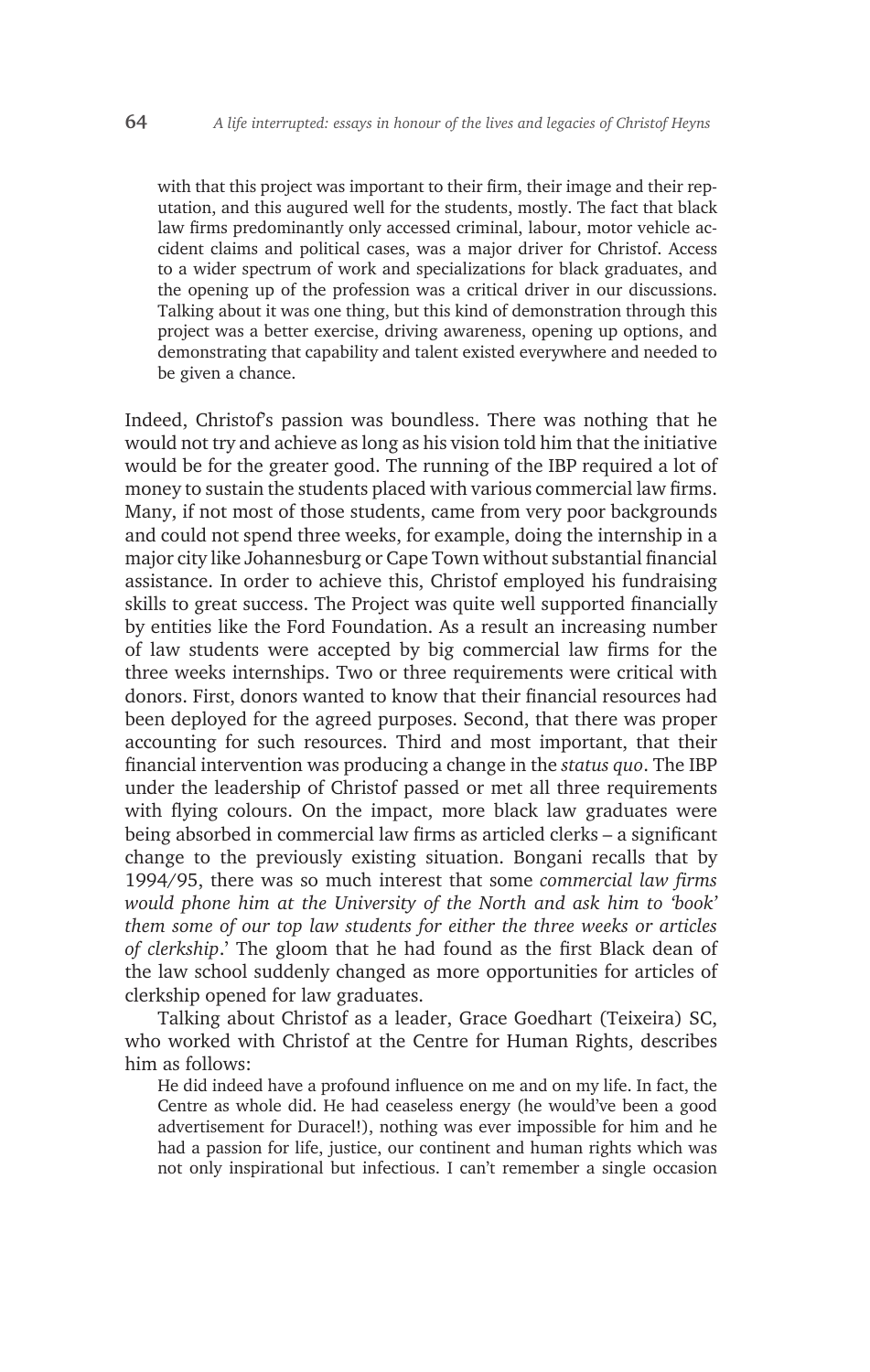that he lost his temper. You couldn't ever present Christof with a problem. You had to present him with the solution about the problem.

We had a joke about the work done at the Centre which was 'jy kan eendag in die hemel rus' [literally, you will one day rest in heaven]. This joke was made at 2am in the morning when we were faxing the US for funding. There was no time on this earth to rest. There was way too much to do! The tributes to him from all over the world said it all. He lived Ghandi's famous quote: 'My life is my message'.

There is no doubt that in the 13 or so years that the IBP ran, it proved to be an unmitigated success. The number of students placed with commercial law firms grew from just 20 law graduates in 1989 to 153 by 2001. Certainly, by the end of the project, the vision, foresight and time that Christof had invested in the project had more than paid good dividends to all participants, especially the law graduates. This was further evidenced by more commercial law firms opening up to taking law graduates as the project grew each year. Some law firms were even asking why they were being excluded from participating. Lethargy or skepticism soon became a thing of the past.

By the time of his untimely death, there were many black or blackowned commercial and mixed law firms practising in both commercial, criminal or other types of law. This is to a very large extent thanks to the IBP and men and women who worked selflessly and tirelessly to make it a success, to the students who participated in it and to the partners in commercial law firms who opened their doors to Black law students. Judging from the narratives of IBP participants, below, these students grabbed the opportunities presented to them by the IBP with both hands, thereby justifying the investment involved, and dispelling the myth that law graduates from historically black law schools were of an inferior quality. Also the IBP should be credited for exposing white commercial law firms to the then hidden but rich black talent and diversifying the commercial legal practice. The IBP can therefore be credited with bringing about a seismic shift in the legal practice landscape in this country.

It took a long time for the legal landscape to change, but the IBP had, in some significant way, made a contribution to that change. A meaningful contribution of both human and financial resources. By the end of its lifetime, the IBP had placed over 1,500 students in law firms and had spawned a number of Black owned commercial and mixed-practice law firms.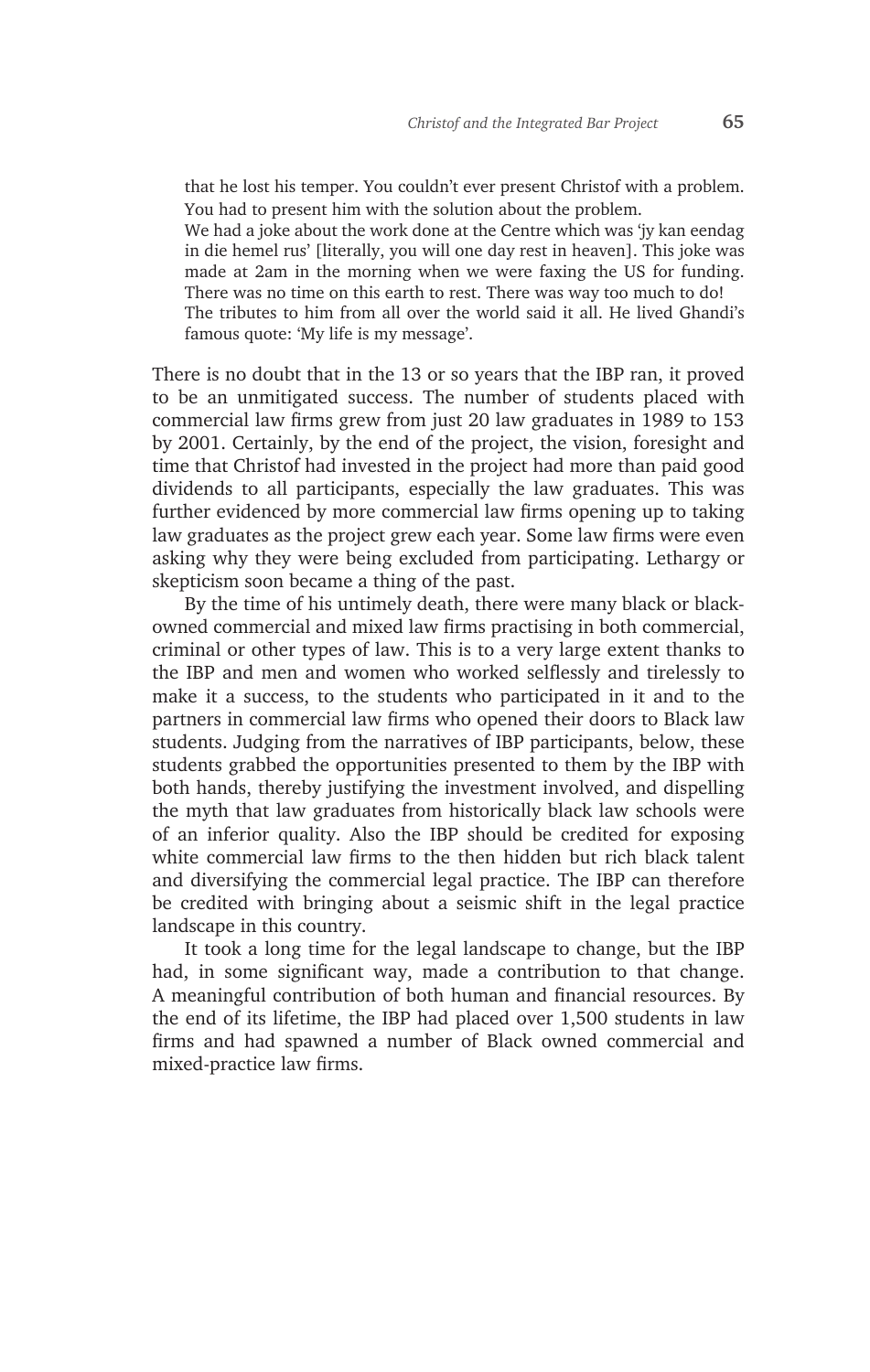### **Students/participants' experiences**

# *Richard Baloyi, 2003 IBP participant*<sup>1</sup>

I was placed with Manamela Marobela Incorporated Attorneys (then Manamela Damons Mbanjwa Inc), Mr Manamela having been an intern himself a few years before, now taking interns himself. There I was mentored by a candidate attorney, Mr M Ngobese, with Mr Khashane Manamela taking the managerial seat of my learning.

At times we wish that those responsible for our well-being and for our great learning experiences should live on and on and get to see the fruits we bear, in the hope that they would derive pleasure and gratitude therefrom.

The interrupted life of Professor Heyns would, I reckon, rejoice to see that the journey commenced in 2003 has gone a long way. The commencement thereof at Manamela Attorneys imparted to me the early ability to choose my preferred practice area – bar or side bar. My lessons at Manamela Attorneys commenced with reading of files and discussion of their contents with my mentor. Court attendances for filing of documents, delivery of briefs to Counsel, boardroom meetings wherein the art of practice was taught by Mr Manamela, how to handle files within and outside offices, the importance of legible file notes, the importance of correctly couching court pleadings, for he said these files live for years in court archives and I cannot imagine how embarrassing it may be to learn, later on in life, that what I filed ages ago was not accompanied by the best of me. I learnt how to push to timeously receive all information, from any entity or client by asking the relevant questions and addressing those responsible appropriately. To put this in practice, I was asked to obtain an accident report in one matter. I called the investigating officer involved and although he could not help me immediately, I persisted and subsequently, the accident report was availed to the office. I recorded my first practical success.

Mr Ngobese further taught me that preparation beats everything. He would take me with him on all office related errands, the courts, Master's Office etc. He added that good etiquette and rapport with Court officials can bear great fruits at times.

Today I am practising as an advocate, having undergone pupillage. The IBP went a long way and I am so thankful that Prof Heyns thought it good to have the Project run. I am further thankful that many made themselves available to participate in the Project from the attorneys' profession to make it work.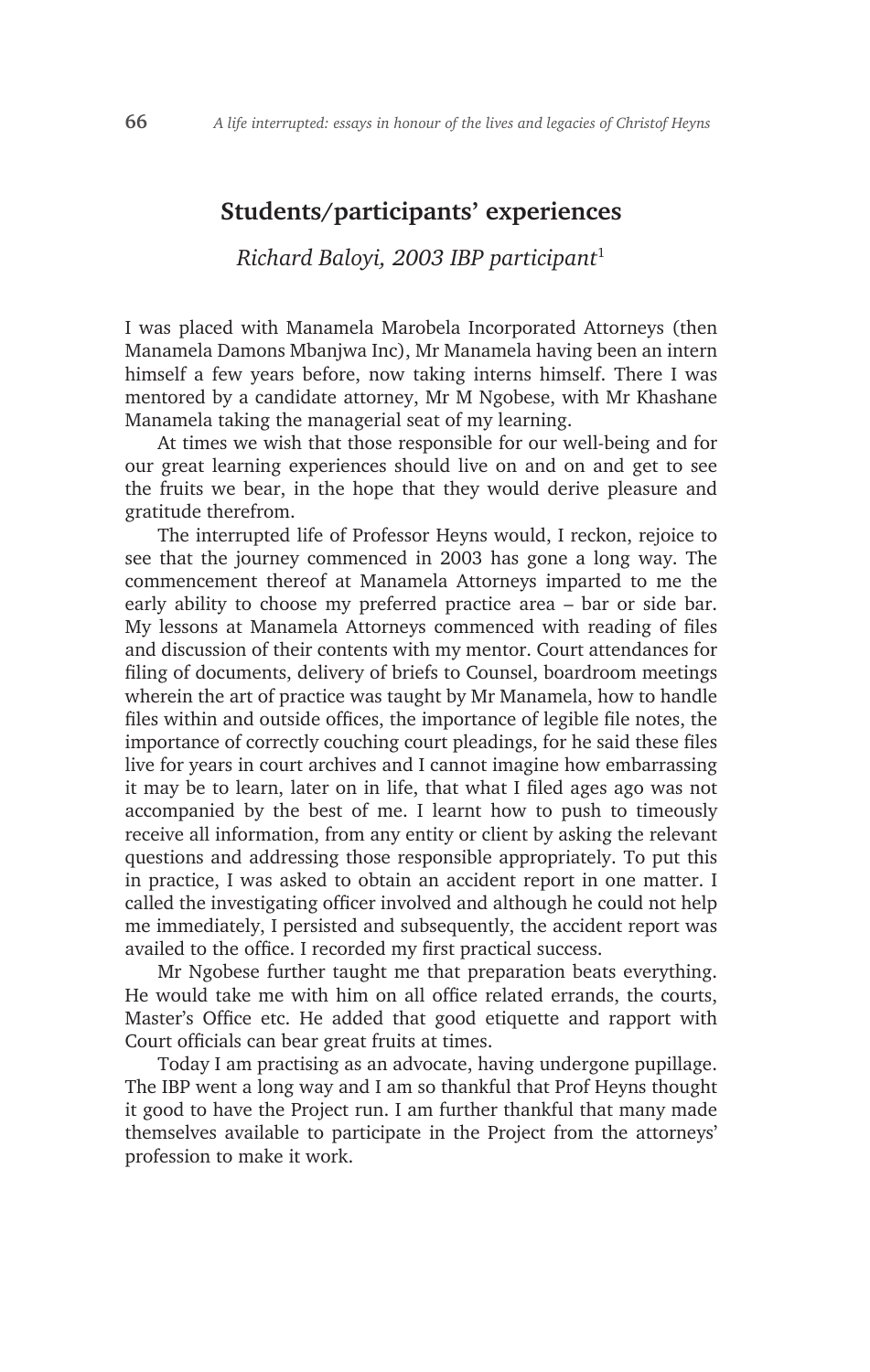Many thanks also to Mr Manamela and Mr Ngobese, and the whole team at the firm for their valued support. This legacy will forever live in me, and I will not forget how it all started.

My final note is that the experience imparted was not meant to be personal to Prof Heyns, but for the good of the legal profession and a greater, perhaps best, service to humanity. That is how it has impacted on my life and practice as a lawyer.

## *Muvhango Lukhaimane, 1993 IBP participant*<sup>2</sup>

When I was invited to say something about the legacy of Prof Heyns through the IBP, my initial instinct was to think that it was so long ago, I might not remember much. Upon reflecting, it dawned on me that in a way, this is the perfect time. Having added a lot more years to my life, I am able to appreciate that the opportunity offered by the IBP was a solid foundation to where I find myself today.

I joined the University of Pretoria (UP) in 1993 as a partial bursary holder of the Centre for Human Rights. Coming from rural Venda, joining UP as an institution was a venture into a whole new world for me. I was part of the last fully Afrikaans LLB intake in 1993. The Centre became my home away from home. They were determined to see us succeed whilst conscious of the difficult environment we were in.

I had the opportunity to be hosted at Couzyn Hertzog and Horak for the IBP. My principal for the three weeks involved me in all matters as if I was there as a full-time employee. I remember sitting in with clients, taking down notes, being asked for my opinion on matters. Of course, this went hand in hand with doing all the other 'runner' work that an intern does – research for your principal, uplifting and copying documents, filing documents in court and lugging documents to court on behalf of the seniors. The experience taught me that clients want reassurance more than anything. They need someone to answer their questions fully and promptly, return their calls and earn their trust. During breaks in meetings and over lunch, there was a genuine attempt at getting to know each other – in fact the reports we had to do afterwards was testament to the gratitude we felt. Above all, the experience demystified the practice of law for me.

The guidance did not end with our learning and development but extended to broader socialization. Prof Heyns and the others would sometimes invite us to small lunches and dinners when they hosted speakers / visitors of the Centre for Human Rights, which was part of a broader socialization that engendered confidence and networking.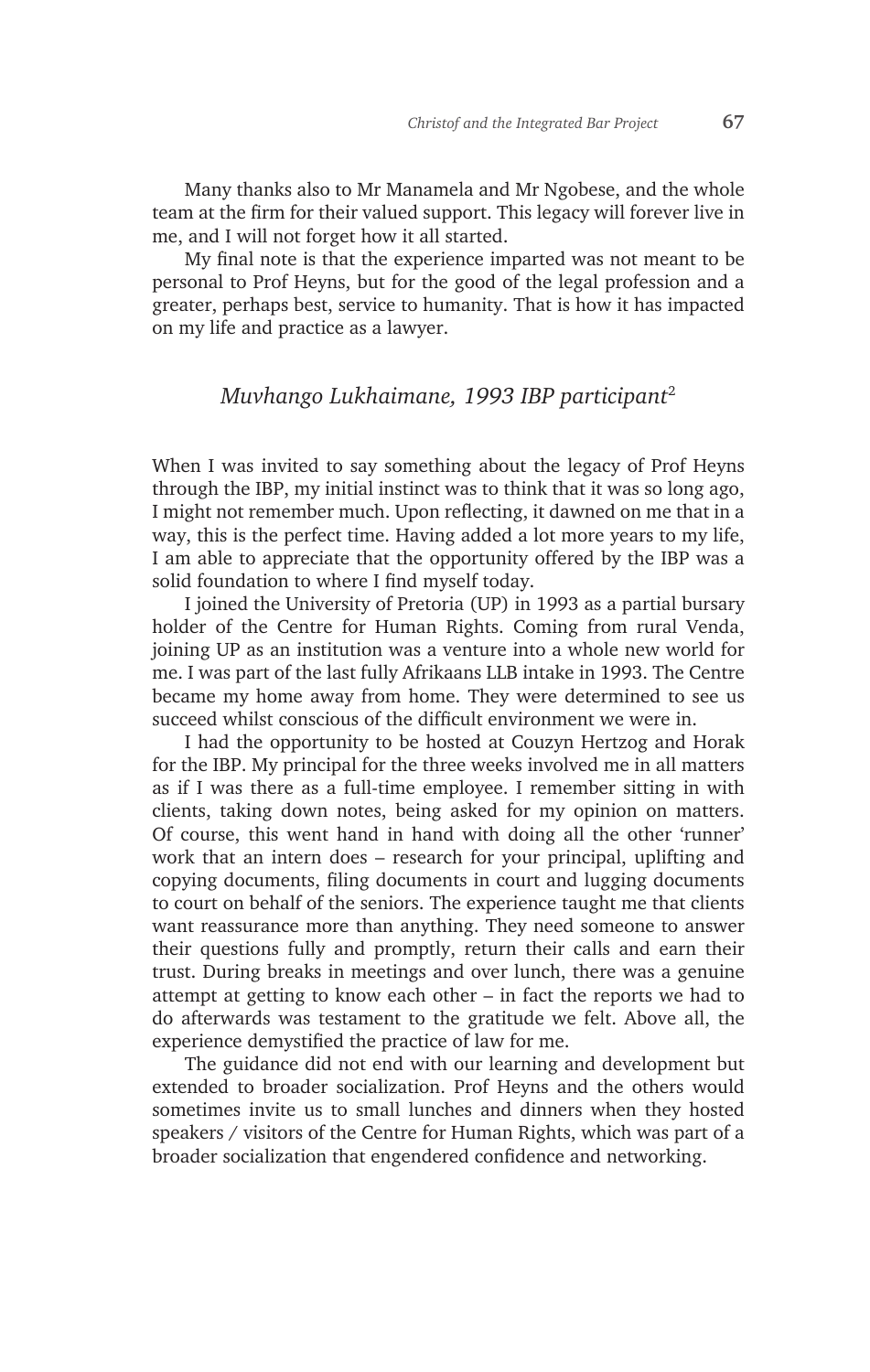My involvement in the IBP and the broader work of the Centre were defining moments, especially because they did not have to do this – but did it anyway and invested in it at a time when the country was going through huge transformation challenges. I remain indebted to the IBP and the Centre for planting the seeds of ethical behaviour, service, dedication and commitment to others that remain the driving force in my life today.

The support I was given as a student, including my involvement in IBP ensured that I completed my LLB in the prescribed two years, even though it was the first time I had to undergo tuition in Afrikaans. The ability to do business in Afrikaans really stood me in good stead throughout my career – I was able to commence a career within Sanlam's head office in Cape Town in 1999 where business was mostly run in Afrikaans. We were three black African students in that LLB class and to say it was intimidating, is an understatement. However, with the support, encouragement from the Centre's leadership, we could only succeed. Owing to the manner that we were nurtured as a group, we also learnt to rely on each other. We socialized together and up to today we are still friends, colleagues – we keep up with each other, assist each other in our current spaces and it is all because of a collaborative culture that we learnt at the Centre.

#### *Khashane Manamela, 1992 IBP participant*<sup>3</sup>

In 1991, Musa Masebenza, a friend and fellow student at the University of Venda participated in the IBP. He was placed with a Pretoria firm specialising in intellectual property law. He was full of awe and boastful upon his return to campus. We were all envious of his adventure. This coincided with the launch of a law students' newsletter where I was part of the editorial team. Musa's article was published and it included the following: '*These past holidays I was fortunate enough to have had a holiday job at a firm of attorneys in Pretoria. I was one of the 28 students chosen from 400 applicants throughout the whole country … I have taken a particular liking to trademarks and now consider it one of my career options … It is my sincere hope that the programme will continue on a broader basis and would like to commend the organisers for the successful programme.*'

In the winter of 1992 I was placed with Couzyn Hertzog and Horak, an Afrikaans Pretoria law firm. I remember that I was not particularly impressed with this. Not because of the language issue, but due to the size of the firm. It did not seem to be as big as that of Musa in 1991. There was also no sign of the fancy intellectual property law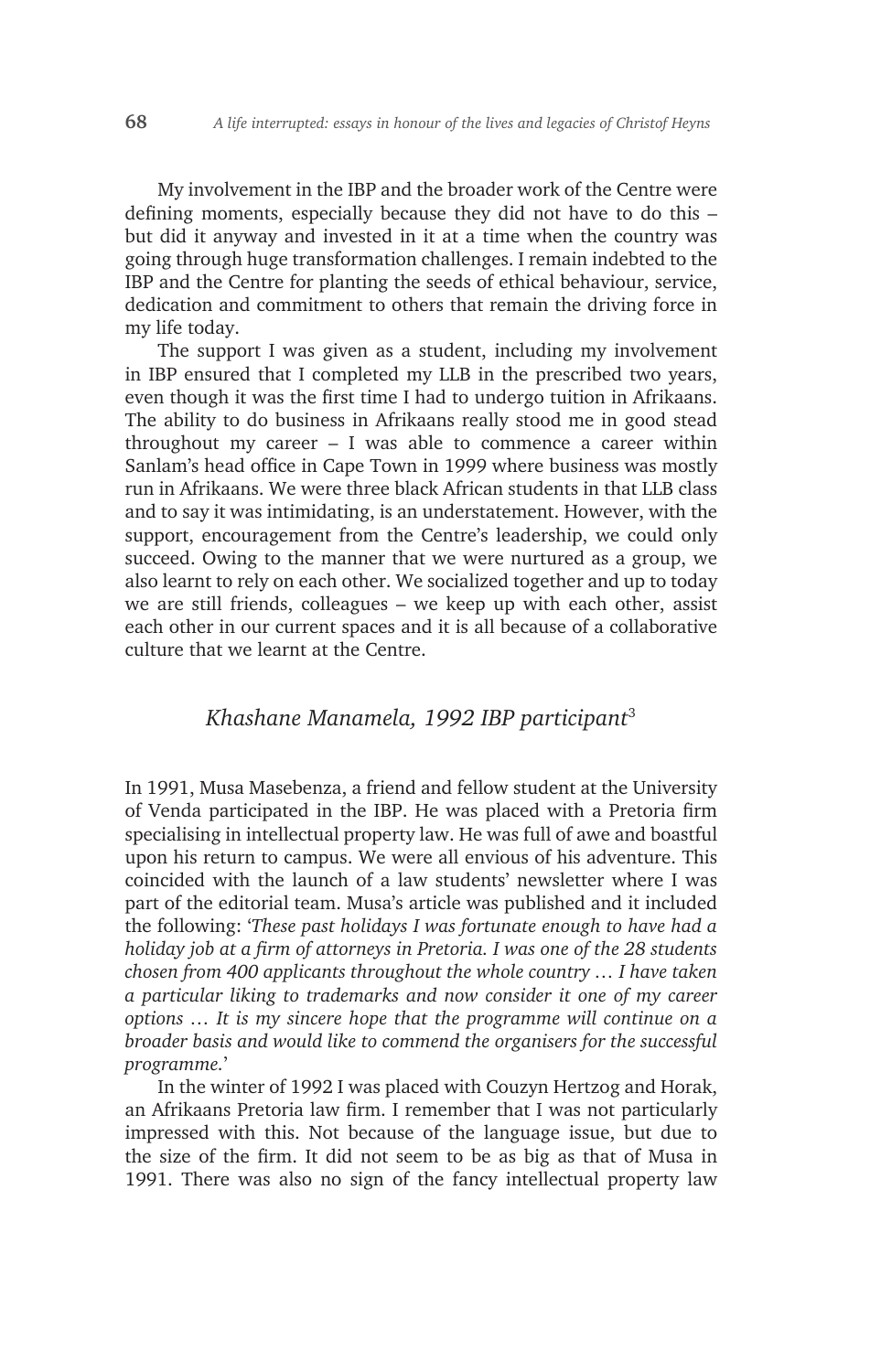or trade marks. But I was wrong. At the end of the programme after three weeks I wrote about my experience in a letter published in the *De Rebus* Attorneys Journal of September 1992. My raving included the following: '*When you have had a taste of paradise, back on earth it can feel as cold as ice* [from a then popular pop song] *… Although the time was very short for us to grasp a considerable range of legal practice, we gained a lot in those three weeks.*'

Prof Heyns was the one to first spot the published letter in *De Rebus*. He made time to quiz me on my experience at the firm. Noone was unimportant to Christof. I was at the time a bursary holder or 'researcher' at the Centre . We were encouraged to call everyone by first name. But coming from a rural village in Tzaneen I could only muster enough strength to call him Prof. Maybe Christof in his absence.

My time at Couzyn was very interesting indeed. I spent almost the entire three weeks with an energetic junior partner. Always as elegantly dressed as the attention he paid to his work. I remember going with him and a professional assistant to court. The whole route he discussed the matter and how he hoped the advocate could do better this time around. As fate would have it, the matter was settled – to my utter annoyance. I wanted to see the famous advocate at work. But this meant we could have time to spend at the coffee shop. So, the IBP presented not only a commercial opportunity, but a social or socialisation experience.

The IBP was to benefit me indirectly, as well. In 1995 I ceded my articles from a Johannesburg law firm to Couzyn, the same law firm where I did my IBP in 1992. They actually told me that they remembered me from the IBP.

A few years after starting a law firm, the IBP contacted me to reciprocate as a host firm. I remember giving an excuse of the size and age of my firm, but I eventually relented. It was such an honour to participate in the great project the IBP had become. Advocate Baloyi (IBP, 2003 group) narrated about his experience at my firm above.

Obviously, Christof was not the only person at the Centre or the IBP. There were very good and laudable other persons. For example, Carole Viljoen, also participating in this task, had for years tirelessly toiled beyond the normal calls of duty to make the IBP a success. But Christof was a very special person to all of us. I remember him hosting us at his house during my first weeks in Pretoria in 1992. It was very special. For me it was actually the first time I visited a house of a white person without looking for a 'piece job'. He also was a mentor and a pillar of support for the Students for Human Rights we established at the university, with the support of both the Centre and Lawyers for Human Rights.

After graduating, I kept in touch with him as I had remained in Pretoria. The experience of the IBP cannot be discounted from my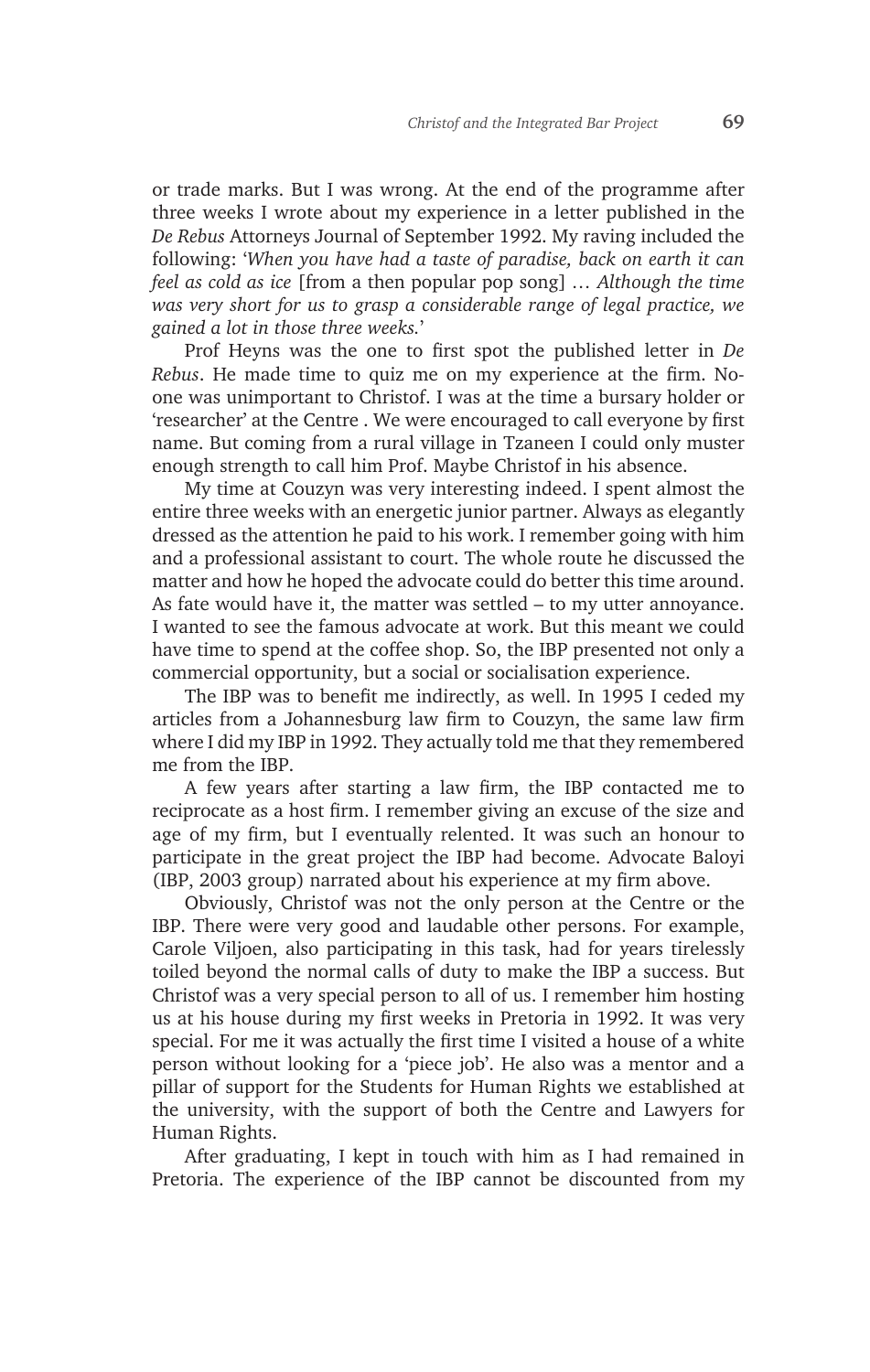accomplishments. Apart from my small commercial law practice, I have been a member of the Companies Tribunal since 2012 and acting judge – on an *ad hoc basis* – since 2013. Christof would not take credit for these even when I told him about same. Always humble and never one to dwell on his own accomplishments. Perhaps he dwelled more on challenges. I saw him last in person when he had invited me to a ceremony to mark the receipt by the Centre of the 2006 UNESCO Prize for Human Rights Education.

### *Thabo Kwinana, 1991 IBP participant*<sup>4</sup>

In 1991 as an intermediary LLB student at Rhodes University, I came across an advertisement for participation in the IBP administered jointly by the University of Pretoria and Yale Law School. It indicated that there would be some form of stipend payment. Full of youthful exuberance, I applied. In my zeal, I must have failed to realise that the invitation was for final year LLB students. The students were to be placed for vacation training with established law firms and I chose Johannesburg. I followed it up with a telephone call and the person on the other side was Prof Heyns who politely advised me that the programme was for final year students, so I did not qualify that year and I should apply the following year.

About a week later, I received a message at the Law Library (there were no cellular phones then, so my contact details were those of the Law Library in which I moonlighted) to call Prof Heyns. He mentioned that one of the final year students had withdrawn and because I had made a follow up, he is offering the opportunity to me. In June 1991 I was placed at Moss Morris Mendelow Browdie Attorneys in Johannesburg. True to the objective of the programme, I was offered articles from 1993 by the same firm on completion of my studies. I was trained mainly in commercial law and went on to be a commercial lawyer. The programme changed my life. I went on to have a full and amazing commercial law practice in Johannesburg.

After completing my articles, I could not be admitted as an attorney. I had not passed Afrikaans at University. Being from the former Transkei we never studied Afrikaans. So I approached Prof Heyns who lobbied the Association of Law Societies of South Africa. He assisted me in writing to then Minister of Justice, the late Honourable Dullah Omar. I still have a copy of the Minister's response and I am pleased to share the following extract from it:

By direction of Mr AM Omar, MP Minister of Justice, receipt of your letter of 7 February 1995 is acknowledged. Mr Omar has noted the contents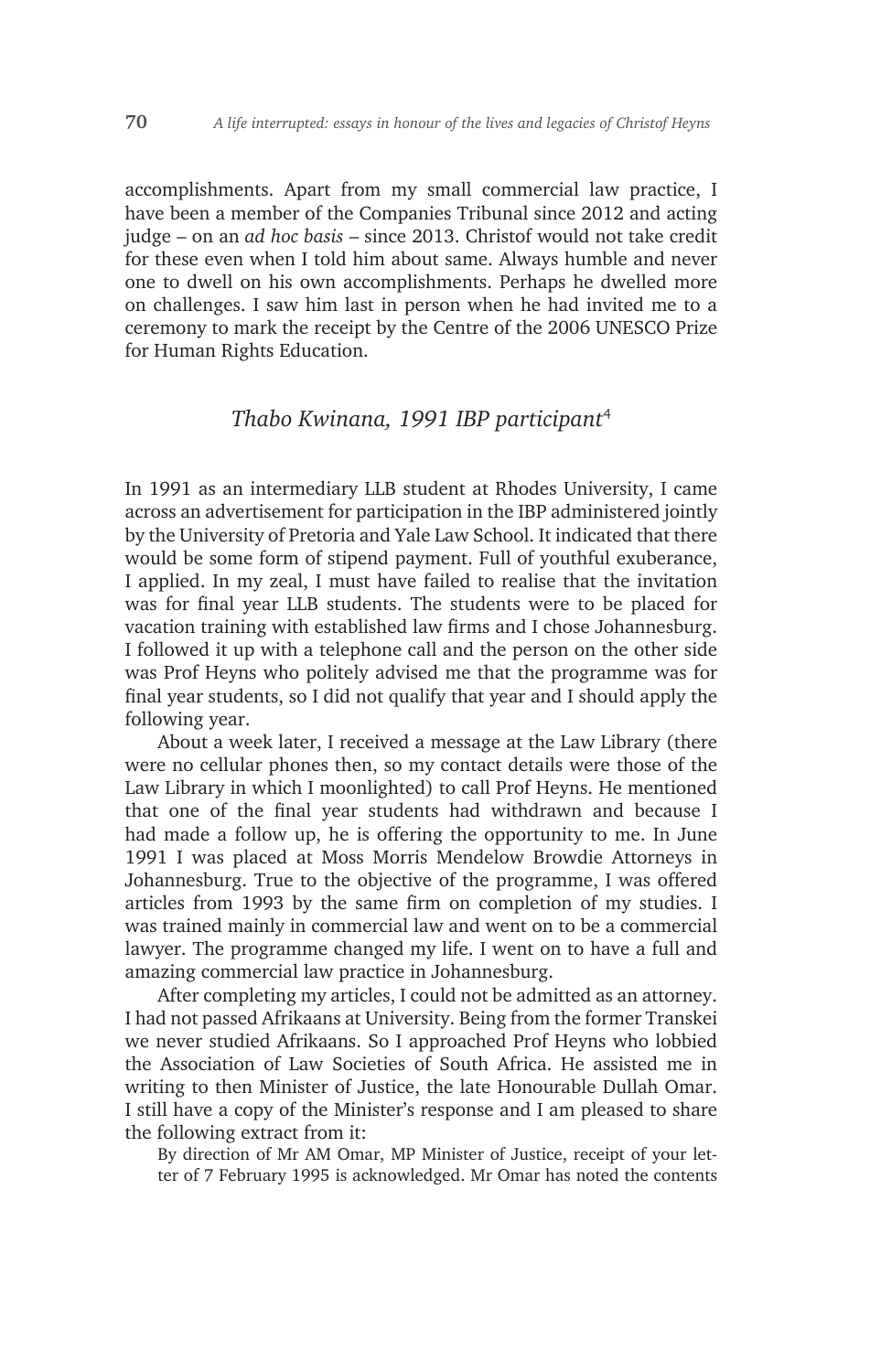and has requested me to confirm that the amending legislation to abolish Afrikaans and English as requirements for admission to the Attorney's profession is in the process of being drafted. It is expected to be finalised soon after which the draft legislation will be published for public comment. Only thereafter would the Minister be able to introduce the legislation. This however depends on the nature of the comments and the approval of the Bill by the Cabinet.

Needless to say the Attorneys Act was amended to exclude Afrikaans as a compulsory qualification requirement. I was duly admitted as an attorney in 1996, instead of a year earlier in 1995.

The IBP became very successful. It even included qualified lawyers placed at various law firms in the USA for a period of at least (one) year. Prof Heyns and the Yale University Programme Director Ms Cherryl DeFilippo appointed me to the short-listing committee for the exchange lawyers. Some of the shortlisted candidates I can recall are the current Competition Commissioner Mr Thembinkosi Bonakele, Ms Ursula Fikelephi (Transnet Director), Adv Malesela Phukubje, Mr Mcebesi Maguga (lawyer), Ms Xolisa Beja (lawyer). The shortlisted candidates were interviewed by a panel headed by former Deputy Chief Justice, the Honourable Dikgang Moseneke.

Professor Majola also invited me to make motivational speeches to the recruits and encourage them. There would be over 100 candidates compared to just 10 or so in our days.

Writing this note about Prof Heyns, I realise that he had made such a big contribution in my life, yet I never physically met him. More importantly and something I greatly regret is that I never said thank you to him for his contribution to my career. I wonder whether Prof Majola's insistence on this essay is meant to be a Damascus call to errant and ungrateful recipients of Prof Heyns generosity like me. More than a memoir, this essay is a life lesson to me. A lesson to be grateful and not run to the sunset once one is literally okay.

Till we meet (again)……

**1993 IBP participant:** *Initially I thought that the mere fact that I obtained several distinctions at university meant that I would have it easy at the firm. Unfortunately I was proved wrong. Theory without practice is insufficient. I think I was really privileged to have had the opportunity to participate in the project.*

**1997 IBP participant:** *The IBP is a pathfinder for all participants. It serves as an in-service training academy and a marketing agency – the gains are*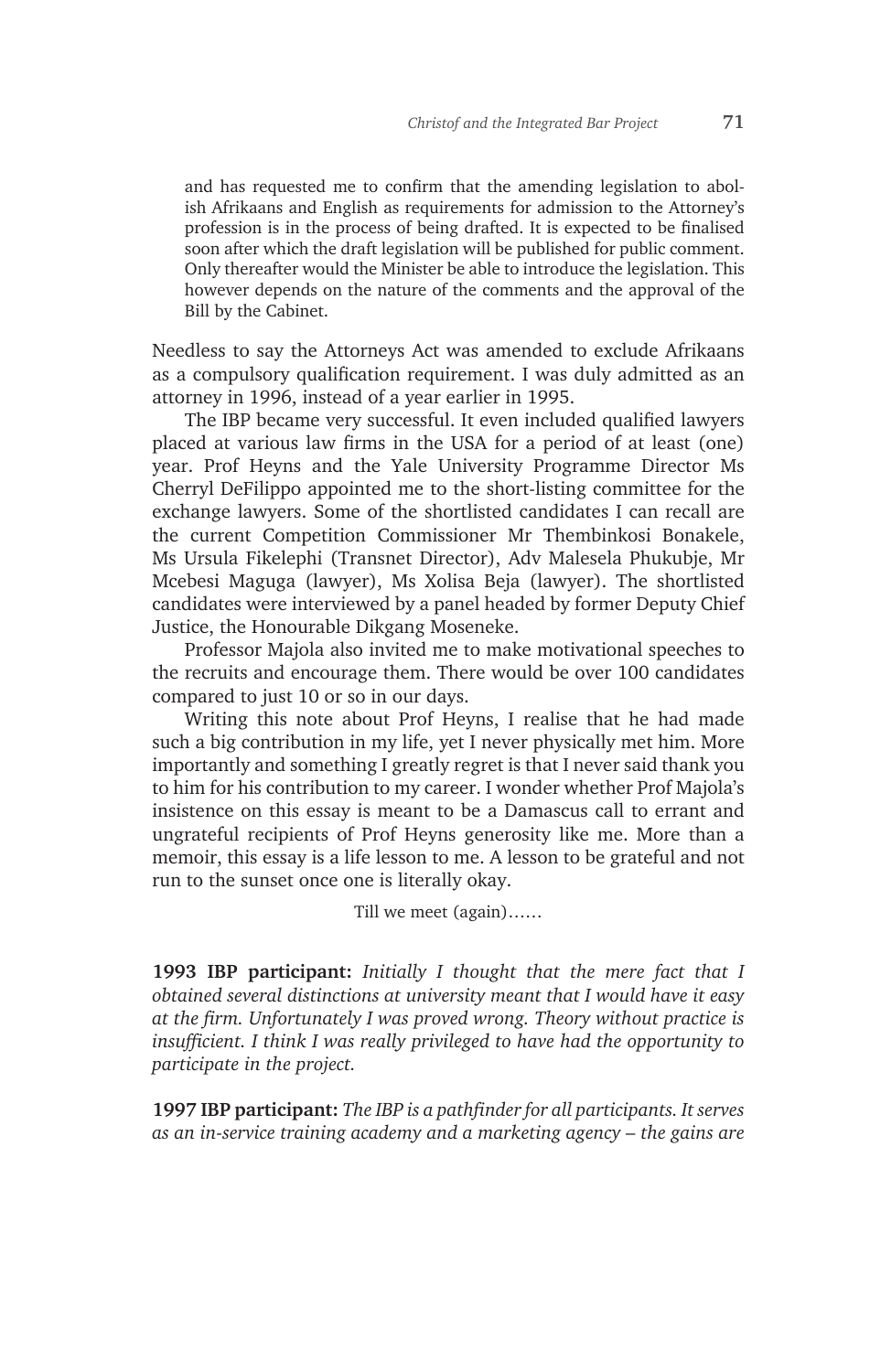*enormous. Participating in the IBP presented me with an opportunity to discover the lawyer within me*

**1998 IBP participant:** *The IBP provided the most valuable programme in my legal career yet I feel deeply indebted to the IBP, as it has deeply rooted a very refreshing perspective of the legal field, especially during this gradual period of transformation.*

**2001 IBP participant:** *The IBP has been one of the most inspiring experiences I have had. It opened a new door that I never knew existed. The theory of law is one thing, but practising it is a whole different ball game and for me, the best part of it.*

**2004 IBP participant:** *What I learnt in three weeks was more valuable than my entire university career and for this I am eternally grateful. Thank you for the opportunity of a lifetime.*

**Webber Wentzel Bowens, IBP Host Firm, 1998***: The student showed keenness; arrive early, left late. Provided regular feedback on progress, was given research work which was completed impressively well, in that it was thorough and he used his initiative to find similar cases.*

**MacRobert, De Villiers, Lunnon & Tindall, IBP Host Firm, 1993:** *As the Supreme Court was in recess during the time of his visit, the student was unable to gain first-hand experience of trials in the Supreme Court. I have however arranged with him to contact me later in the year so that he can call at our offices at a time convenient for him to gain some experience in this field as well.*

**ABSA Bank:** *For our part, we were honoured to be able to participate*  in the project and we gained a useful insight into the level of expertise of *completing law students. We would be delighted to participate again next year.*

# **Conclusion**

All of the biggest law firms in major cities across the country eventually participated in the IBP, some of them even taking up to three interns. None of this would ever have been possible without the vision, passion and persistence of Christof Heyns. Christof never gave up on an idea once it was with him. He would wake at all hours of the night, make notes on serviettes, small pieces of scrap paper and arrive the next day at the office with so much enthusiasm, it was hard not to be caught up in his vision. His commitment to the causes he chose was unwavering